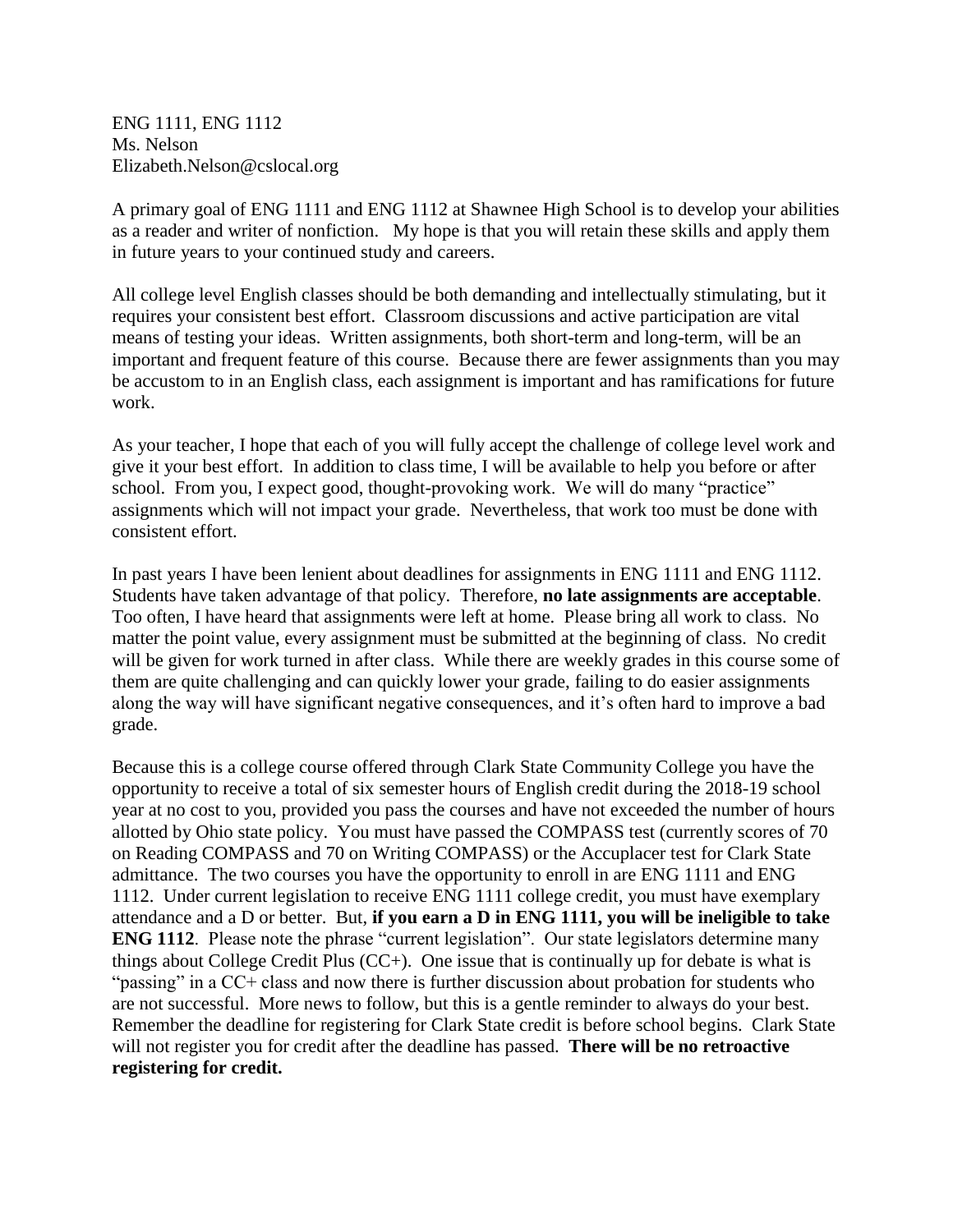If you have questions, please make sure you come ask before the end of the school year. Don't wait. I'll be in Tampa, Florida scoring the AP English Language exam, so please don't delay in asking for clarification. If you have questions in the summer though, please email me at the address at the top of the first page, and I will respond as quickly as possible to your query.

If you are looking for something to read this summer, perhaps focus on the genres of nonfiction. Read sports articles, political commentary, memoirs, autobiographies and/or travel journals. If that all seems too much, a great series of the best of each genre is The Best American Series. My current favourite is any memoir highlighting Americans and their heroics.

## **ENG 1111**

## **Movie Review** (100pts)

Go see a movie this summer and review it. (It doesn't have to be a new movie **but the movie must have been released in the last two years**, but it's fun to *go* to movies in the summer with friends-or better yet-take your parents) This is not the time to review your favorite Harry Potter movie or *Toy Story.* Although Roger Ebert (one of the best movie reviewers ever) died a few years ago, you may be able to find some of his terrific reviews at www.rogerebert.com. His website continues due to the efforts of his widow and faithful friends in the journalism community. You may find some of those to be inspiring. There is no length requirement, but it will probably be one typed page, using one and a half space in length. **This assignment is due the first Friday of school in August**. Remember, **it's a review-not a summary**. This is a much harder assignment than it sounds; please give this work a great deal of thought. **You are writing an argument, not a summary**. Reference the rubric provided-particularly the **Movie elements** section. When you submit your essay, please attach the rubric to your essay. Failure to submit your rubric will result in a three point deduction in your Benchmark grade.

## **Persepolis: The Story of a Childhood by Marjane Satrapi**

Read this graphic memoir. There are two parts to this memoir so please make sure you are reading Persepolis: The Story of a Childhood. If you wish to read book two Persepolis: The Story of a Return, that's up to you, but we will not be discussing it in class. The two can also be purchased (or maybe it's available in our county library) as The Complete Persepolis, but it's not necessary. It's a fast read, but you will potentially be challenged by a lack of background knowledge of the Iran Iraq War. There is no written assignment due at the beginning of the school year. Studying Persepolis: The Story of a Childhood is where we will start in August.

Because the Trump Administration has chosen to withdraw from the Iran Nuclear Deal and instead, has chosen to add sanctions to Iran, there is plenty of news about Iran available to you. Over the summer listen for mentions of Iran-that will make your work in August much easier.